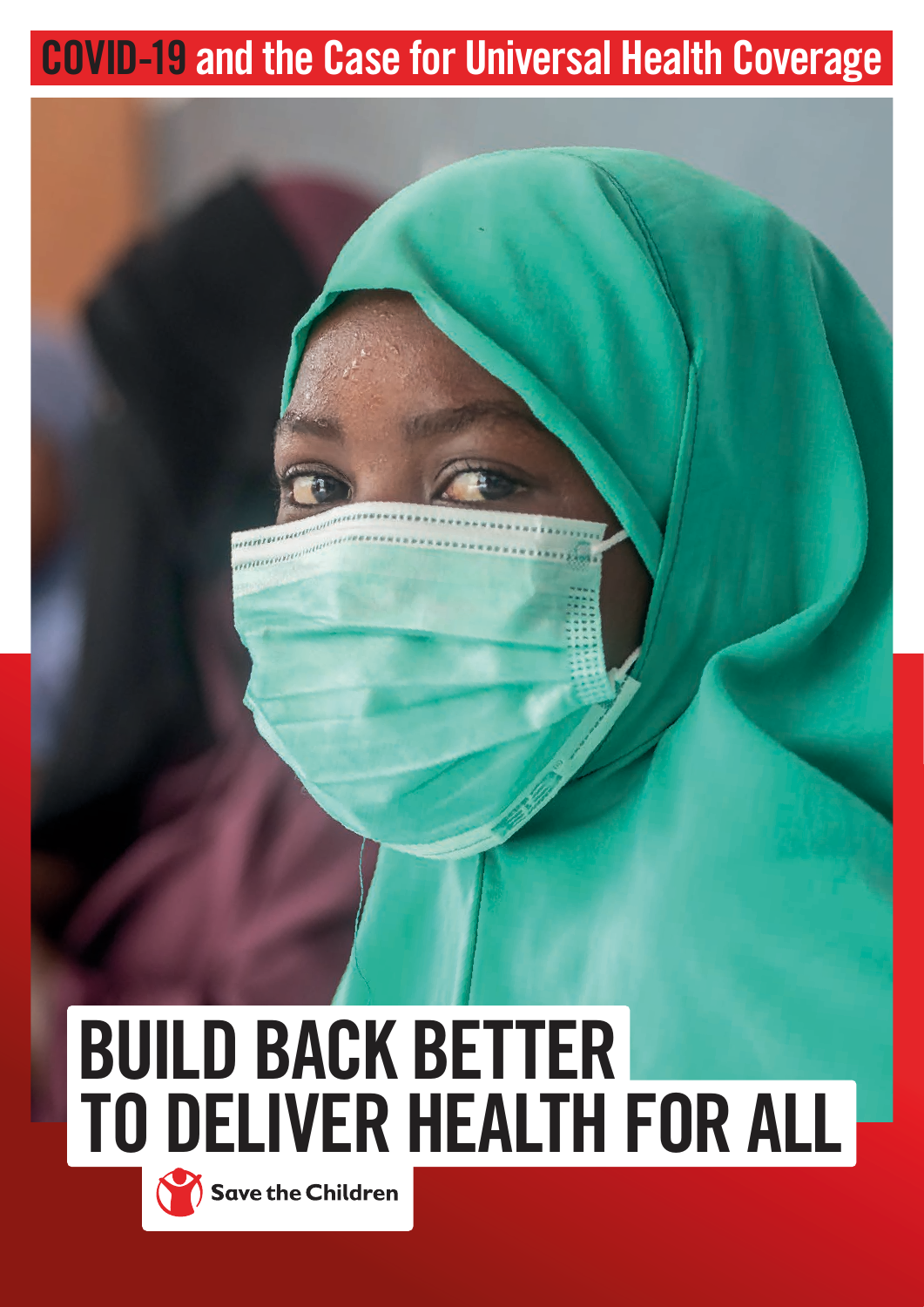### "COVID-19 poses a significant threat to children's rights to survival and development, and to the highest attainable standard of health."

Michelle Bachelet, UN High Commissioner for Human Rights <sup>1</sup>

The impact of the COVID-19 crisis on children's health and well-being is devastating. Across much of the world, the pandemic is ravaging health systems, economies and livelihoods, and disrupting the delivery of routine health and nutrition services. Decades of progress on child survival and other development gains for children risk unravelling.

Even before the pandemic struck, children faced huge health challenges. In 2019, 5.2 million children under five died, most from preventable causes; $^2$  more than 190 million children under five – just over a quarter of children in that age group globally – were stunted or wasted;<sup>3</sup> half of the world's population did not have access to basic health services.<sup>4</sup> Now, these figures will inevitably be exacerbated by the impact of the coronavirus crisis. Those worst affected will be the most vulnerable and marginalised children and their communities.

This crisis has come just as we enter the Decade of Action – a global effort to mobilise needed action to achieve the Sustainable Development

Goals (SDGs) by  $2030<sup>5</sup>$  It arrived on the heels of the first-ever UN High-Level Meeting on Universal Health Coverage (UHC) and its resulting Political Declaration,<sup>6</sup> endorsed by all Member States, which was meant to accelerate action towards achieving SDG target 3.8 – "financial risk protection, access to quality essential health-care services and access to safe, effective, quality and affordable essential medicines and vaccines for all".7 While the current pandemic poses a threat to achieving these goals, political and public support for health and health systems around the world has never been higher.

We must urgently turn the rhetoric of these political commitments into action. The pandemic is a wake-up call for the investment needed to build strong and resilient health systems that can prepare for and respond to disease outbreaks while continuing to deliver – and expand access to – critical routine services. More evident than ever is the need for protection for the most vulnerable people in society through universal health coverage.

# THE RISK OF COVID-19 ERODING SOMALIA'S FRAGILE HEALTH SYSTEM

Somalia has one of the world's highest rates of under-five mortality (117 per 1,000 live births) $8$ and the sixth highest lifetime maternal death risk (829 deaths per 100,000 live births).<sup>9</sup> Moreover, the population is faced with a chronic nutrition crisis, with malnutrition rates increasing and remaining stubbornly high. Some of the most vulnerable women and children often struggle to access health services, forced to travel long distances to reach a public health centre, which then may not be well equipped. As a result, they may be discouraged from seeking healthcare, leading to low uptake of services, such as vaccination and delivery in facilities.

Despite signs that the outbreak is now stabilising, the initial rapid spread of COVID-19 in Somalia increased pressure on the already weak healthcare system. Most of the country's

health resources were dedicated to the pandemic response. Frontline health workers, critical for providing essential services to women and children, were overstretched and themselves vulnerable to illness. Some of the most urgent maternal health complications in hospitals in southern Somalia were left unaddressed as doctors had fallen ill with COVID-19 and were unable to work. This has had a long-term impact on the already ailing health system, undermining the chance of a quick recovery.

The Federal Government's Ministry of Health and the Federal Member states in Somalia are working with partners to expand health services, including delivering specific maternal and child nutrition services. Mobile health clinics have been set up across the country to ensure services reach the most vulnerable populations.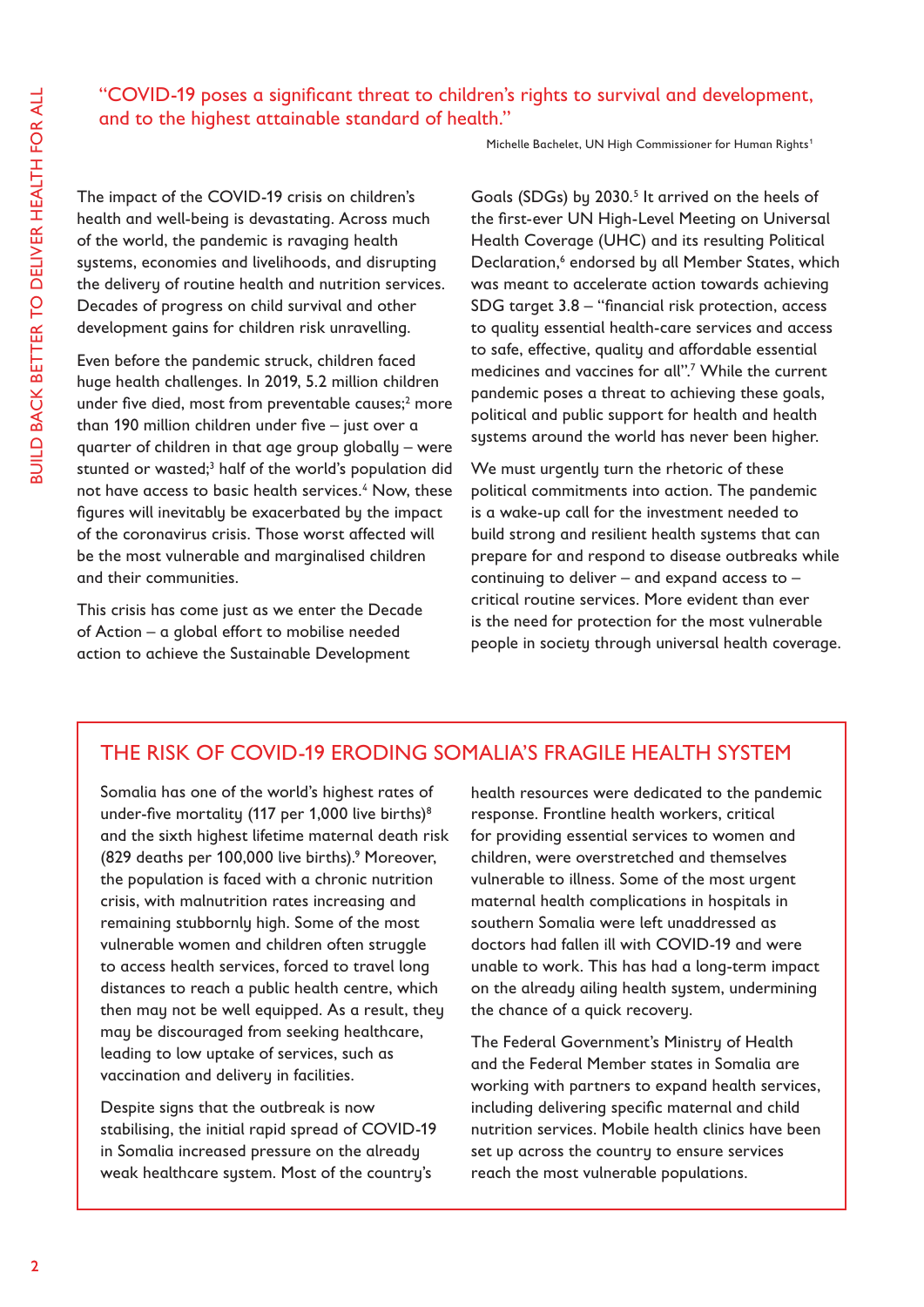# OVERSTRETCHED AND DISRUPTED HEALTH SYSTEMS: THE SECONDARY IMPACTS OF COVID-19 ON CHILDREN'S SURVIVAL

The secondary impacts of the pandemic on children's health and survival are projected to be devastating. This is due to weak and overstretched health systems and disruptions to essential health and nutrition services. The poorest countries and those facing conflict or unrest will be worst affected. Countries face the impossible dilemma of having to prioritise COVID-19 and its treatment over other deadly diseases, with health resources and health workers diverted to respond to the pandemic.10 This is compounded by supply chains disruptions, shortages of medicines, vaccines and other commodities, and reduced demand for and take-up of services. As in previous pandemics, the most deprived and marginalised people will be worst affected.<sup>11</sup>

Projections show that over six months in low- and middle-income countries, up to 1.2 million more children could die due to increased strain on health systems, disruptions to routine healthcare and increased wasting.12 A 10–45% increase in child

mortality is projected. India, Nigeria, Pakistan, the Democratic Republic of Congo, Tanzania and Indonesia could among be the most severely impacted, with increases in child mortality ranging from 56% in Indonesia to 75% in India (Figure 1).

According to World Health Organization (WHO) data from 105 countries, around 90% of countries reported disruptions to essential services during COVID-19, with low- and middle-income countries worst affected.<sup>14</sup> Nearly 70% of countries have defined a set of essential health services to be maintained during the COVID-19 outbreak. This was more likely if countries already had an established national essential health services package pre-COVID. Meanwhile, only a little over half of surveyed countries have allocated additional public resources to maintain essential health services during the pandemic, and only around 40 low- and lower-middle income countries.<sup>15</sup>

Based on a new Save the Children survey of children and caregivers across the globe, 89% of respondents reported that their access to healthcare, medicine and medical supplies had been affected by the COVID-19 crisis. Respondents reported facing barriers due to closures (10%) and long queues (12%) at health centres, in addition

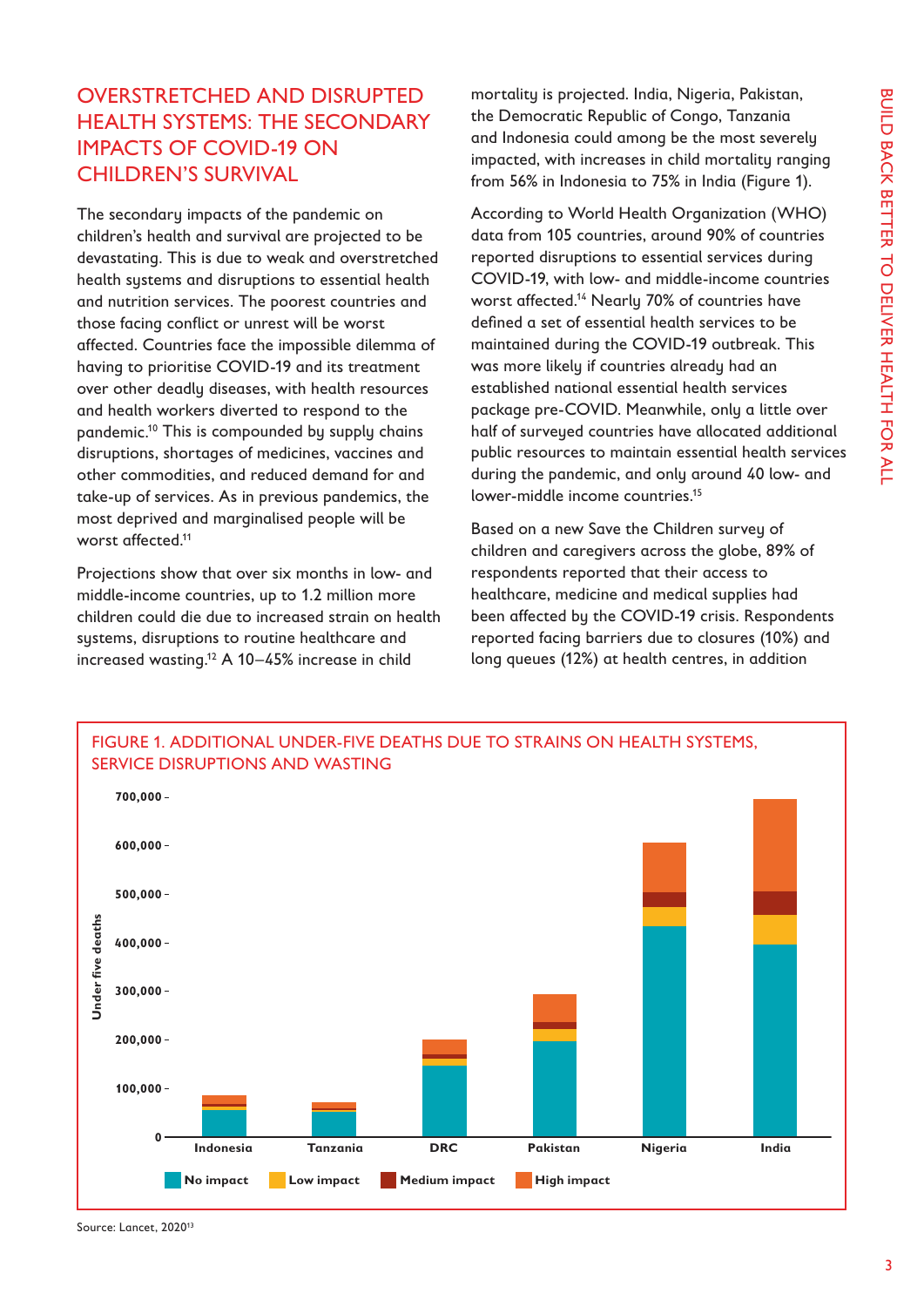to medicine shortages (15%).<sup>16</sup> Evidence from Save the Children programmes in 27 countries<sup>27</sup> also reveals disruptions to essential services. Reasons for this included:

- health sustems being overburdened or ill equipped because facilities and health workers have been diverted to respond to COVID-19
- a lack of personal protective equipment or infection prevention and control skills among health workers
- health worker absences because of COVID-19 infection or fear of infection
- reluctance of people to access services due to stigma, fear and mistrust
- the impact of lockdown measures.

UNICEF data from 85 countries found various health sustem constraints among the main reasons for service disruptions – such as closure/ postponement of services (43%), health worker gaps (24%), lack of key supplies (12%) and suspension of community engagement (8%) – in addition to reduced demand (52%) and lack of income to pay fees (7%).<sup>18</sup> A monthly survey

conducted by the Global Financing Facility with local staff in 36 countries similarly revealed disruptions to the health workforce in 87% of countries and issues with the supply of medicines in 75% of countries.<sup>19</sup>

#### WHICH SERVICES ARE WORST AFFECTED?

While a range of health and nutrition services have been disrupted, routine immunisation is most significantly affected.<sup>22</sup> The latest global immunisation figures showed that global coverage before the pandemic had stalled at 85%, with nearly 20 million children missing out on routine vaccination.<sup>23</sup> Experts warn that, with at least 68 countries facing service disruptions due to COVID-19, the number of unvaccinated children globally could increase four-fold, putting around 80 million children at increased risk of vaccine-preventable diseases.<sup>24</sup> COVID-19 is also affecting the introduction of new vaccines into routine immunisation schedules, with two out of three planned introductions interrupted in Gavi-eligible countries.<sup>25</sup>

### DISRUPTIONS TO ESSENTIAL SERVICES IN INDONESIA

There have been hundreds of thousands of confirmed COVID-19 cases and thousands of COVID-19 related deaths in Indonesia. Local social restriction regulations have meant that integrated health posts were closed for months and health and nutrition services have been disrupted. This increases the risk of malnutrition and outbreaks of disease among young children. A survey conducted by the Ministry of Health and UNICEF found that in nearly 84% of the reporting health facilities, immunisation services are significantly disrupted.<sup>20</sup>

COVID 19 has created challenges for health workers such as Fatima, a midwife in Rano village in Indonesia. For example, when providing health services in her village, she is now required to follow government regulations on physical distancing. Midwives and health workers, like Fatima, are carrying out door-to-door visits to households to inform people about COVID-19 and how to prevent it. Alongside this, Fatima is continuing to provide maternal care and basic immunisation for 0–9-month-old babies.

"Immunisation services for children must continue during this pandemic," says Fatima. She hopes that the pandemic will end soon so she can provide the best health services possible to people in her village.

Save the Children has been working with the Ministry of Health to support health workers like Fatima. We have:

- supported the MoH and health facilities to distribute personal protective equipment for frontline health workers
- supported the development of programme adaptation guidelines and their dissemination to health providers, community cadres, community leaders and religious groups at sub-national level
- provided support to the national COVID-19 task force (a government structure) to develop an online platform for volunteer management, mobilisation, capacity building and stakeholder response mapping.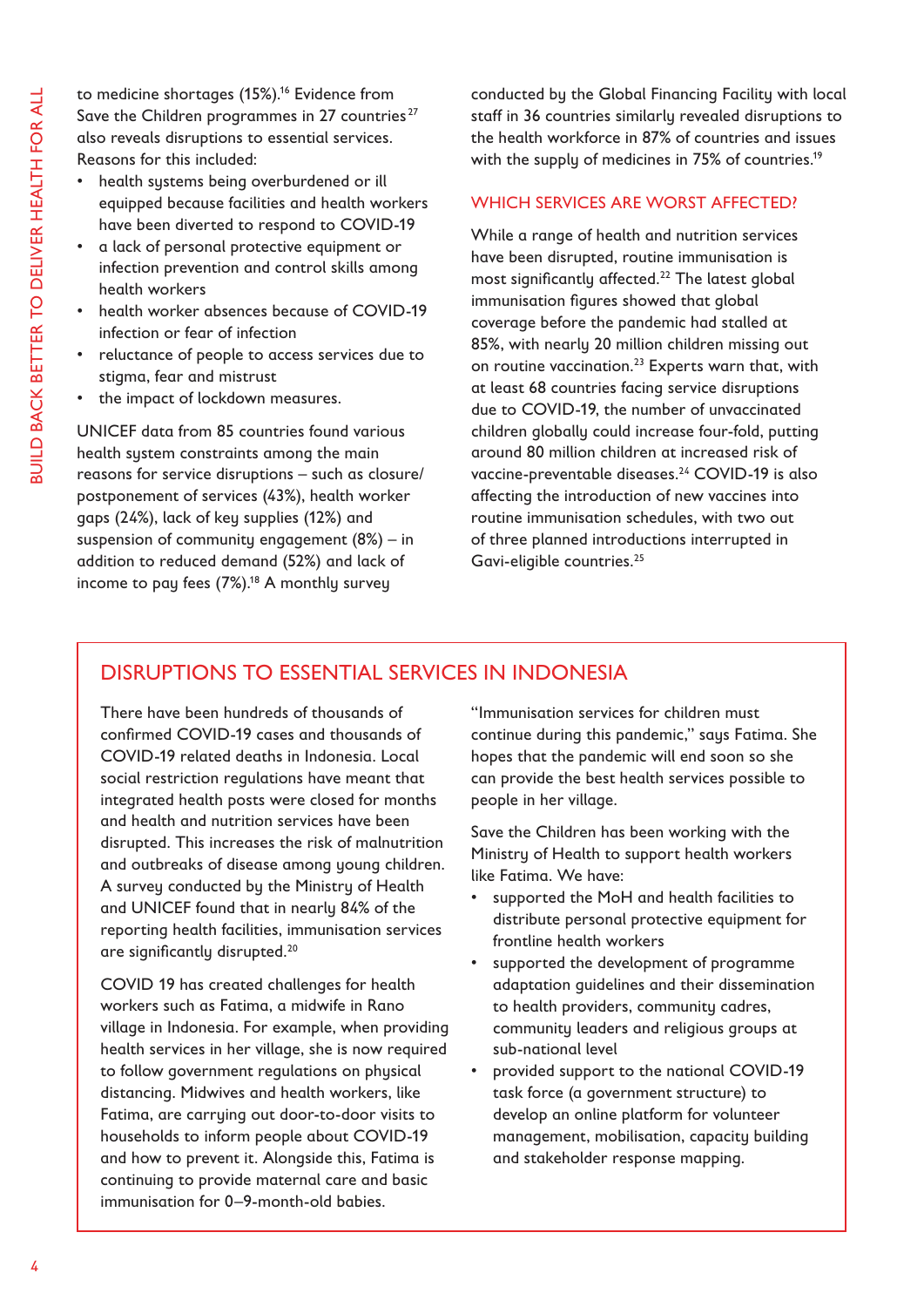Health system disruptions and the impact of COVID-19 on economies and food sustems are having a devastating effect on children's nutrition. According to the latest global data, more than 190 million children under five were stunted or wasted in 2019.26 The World Food Programme estimates that the pandemic could lead to 20% more children under five suffering from [acute malnutrition](https://insight.wfp.org/when-it-comes-to-the-coronavirus-its-the-number-of-new-cases-and-deaths-that-make-the-headlines-973835c6ad25) in 2020 – an increase of 10 million children.<sup>27</sup> Meanwhile, a recent study projected that 6.7 million children under five will be affected by moderate to acute wasting this year because of COVID-19 (a 14.3% increase), with South Asia and sub-Saharan Africa worst hit.<sup>28</sup> Together with disruptions to nutrition and health services, this could result in 111,000–178,000 more children under five dying in 2020.

Services for women, adolescent girls and newborn babies will also be highly impacted. Studies estimate that reduced access to services in low- and middleincome countries could lead to a 10% decline in the use of short- and long-acting reversible contraceptive methods. As a result, the needs of an additional 49 million women for modern family planning are likely to be unmet, with an additional 15 million unintended pregnancies in 2021. Many of these will be high-risk pregnancies among adolescent girls, particularly due to COVID-19 lockdown measures and reduced access to sexual and reproductive health services essential to reduce harm to girls and babies. Moreover, 1.7 million women are unlikely to get the care they need when giving birth and a further 2.6 million newborn babies are at risk of experiencing complications.<sup>29</sup>

Global projections indicate that reduced coverage of the treatment for pneumonia, neonatal sepsis and diarrhoea could together lead to up to 78,000 additional deaths a month,<sup>30</sup> accounting for around 41% of additional child deaths.

#### PRIORITISING ESSENTIAL SERVICES DURING THE PANDEMIC

It is critical that essential health and nutrition services continue to be prioritised where it is safe to do so. WHO provides guidance to help countries to continue to safely deliver high-quality, essential services during the pandemic, in order to mitigate the impact of disruptions. $31$  However, it is clear from the overwhelming evidence that services continue to be interrupted on a large scale, with grave impact on children and their communities.

The health gains and economic costs of different policy responses will, of course, vary based on context. Recent studies and commentaries highlight that context-specific and comprehensive approaches that take into account unintended impacts of any decisions may be more appropriate.<sup>32</sup> For example, in low-income countries some response measures, such as movement restrictions, may have lower returns for health than in other contexts and at the same time have more damaging consequences for the populations. $33$  A recent study found that the benefits of maintaining routine immunisation delivery for children in countries in Africa outweighed the potential risks of COVID-19 from accessing vaccination services in clinics.<sup>34</sup> Past outbreaks provide similar insights that secondary health impacts could be greater than the direct impacts of viruses.<sup>35</sup>

The Center for Global Development has developed a net impact calculator to help decision-makers consider the trade-offs of potential containment strategies, including the indirect health impacts of different policy responses.<sup>36</sup> Governments may need to work strategically with partners to ensure the provision of essential services, especially at a time when the public health system is over-stretched. This must be alongside efforts to sustain demand for services and to ensure people are and feel safe attending health centres. This is vital to maternal and child survival and to avoid outbreaks of other diseases, especially in countries with already high levels of under-five mortality and malnutrition, where children will be at particularly high risk.

### REMOVING USER FEES

Health is a basic human right. But in many resource-poor countries healthcare is not free at the point of use. This results in high out of pocket spending, making up 40% of total health expenditure on average in low-income countries.37 In 2017, out-of-pocket payments made up 77% of Nigeria's national health expenditure and 74% in Bangladesh.<sup>38</sup> Many families face an impossible choice between healthcare and having enough to eat. Every year around 100 million people are pushed into extreme poverty paying for healthcare.<sup>39</sup> Save the Children and UNICEF calculated that prior to the pandemic nearly one-third of children in low- and middleincome countries (586 million children) were living in families who could not make ends meet.<sup>40</sup>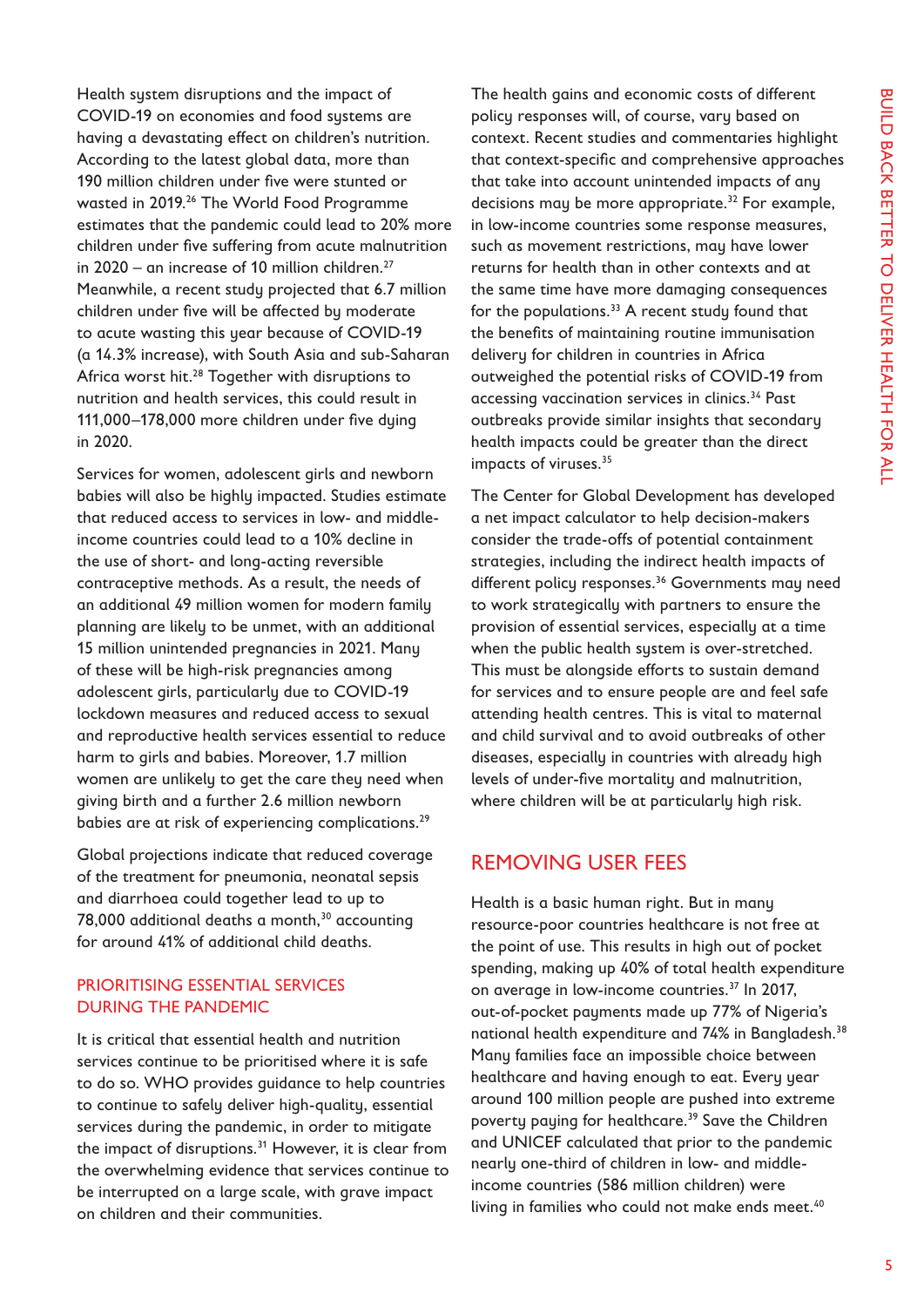Projections for 2020 are even bleaker; this number could increase by between 90 and 117 million in 2020, and could remain at this level even in 2021.<sup>41</sup>

WHO recommends that countries remove user fees so that essential health services are free at the point of use.<sup>42</sup> Removing user fees will be even more critical as livelihoods are threatened as a result of the COVID-19 related economic downturn. This will ensure that people are not deterred from seeking care, which could make it harder to bring the outbreak under control. To ensure public health, governments in a number of low- and middle-income countries, including Vietnam and South Africa, have introduced free COVID-19 testing and treatment at public health facilities.<sup>43</sup> Yet many countries have retained user fees for non-COVID-19 illnesses and services, which continues to be a barrier to accessing preventive care and treatment.<sup>44</sup>

In countries that rely heavily on user fees and other informal payments to prop up their national health budget, governments will need to adjust their health financing policies to ensure care, free at point of use, without straining the health service further. Introducing innovative methods for achieving this during the pandemic can pave the way for ensuring that the removal of financial barriers is sustained in the long term, especially for the most vulnerable families. In the poorest countries and those facing conflict or unrest, donor support will also remain crucial.

# PRIORITISING INVESTMENT IN RESILIENT HEALTH SYSTEMS

Strong and resilient health systems are widely recognised as critical in responding to COVID-19 – including the need to continue to deliver essential services. Public investment in health systems is the most equitable way to finance UHC and ensure financial protection for the most vulnerable people.<sup>45</sup> COVID-19 will increase pressure on national health systems around the world. And for countries with weak and fragile systems, if measures to prepare them are not adequately resourced, the impact will be particularly severe. The investment needed in public health systems is essential for both health security and UHC.<sup>46</sup>

The 73rd World Health Assembly in 2020 saw Member States unanimously adopt the COVID-19 response resolution, including commitments on

increasing domestic financing and development assistance where needed towards achieving UHC.<sup>47</sup> WHO has emphasised that investments in primary health care and UHC establish a vital foundation for countries to respond and adapt to the pandemic.<sup>48</sup> while ensuring the capacity to continue to deliver high-quality and equitable access to essential services.

Much like in other sectors, in order to respond to the pandemic and ensure sustainable investment, governments and donors will need to act swiftly and decisively to adapt to the new financing and health context countries are facing. While there are concerns about shrinking fiscal space for health due to the economic impacts of the pandemic and fears of widespread recession, which could affect the availability and allocation of both donor and domestic resources, there is also immense opportunity to ensure that health becomes a permanent, long-term political priority across the world.

#### DOMESTIC INVESTMENT – NEW CHALLENGES AND OPPORTUNITIES

Governments have the primary responsibility to deliver health coverage for their citizens and must allocate resources to their health systems, in the short term but also in the long term, to ensure health security and health for all. While some have made progress in increasing resources for health in recent years, shrinking fiscal space means there are serious concerns about government capacity to meet their commitments. Increased spending on health historically stems primarily from economic growth and positive macroeconomic conditions.49 Many governments were already spending far below the recommended proportion of gross domestic product (GDP) needed to ensure equitable access to healthcare. Based on International Monetary Fund data, at the moment, governments in low and middle-income countries are allocating an additional small amount to health to deal with the immediate impact of the pandemic (0.3% of GDP in Nigeria; 0.4% of GDP in Kenya).<sup>50</sup> A recent study found that over US\$52 billion (\$8.60 per capita) is needed every four weeks in additional healthcare costs to tackle the pandemic in 73 low- and middle-income countries.51 The amount needed far outweighs that being spent, risking a rise in out-of-pocket payments to sustain the health system.<sup>52</sup>

While achieving current health financing targets – eg, allocating 5% of GDP and 15% of the government budget towards health – may seem challenging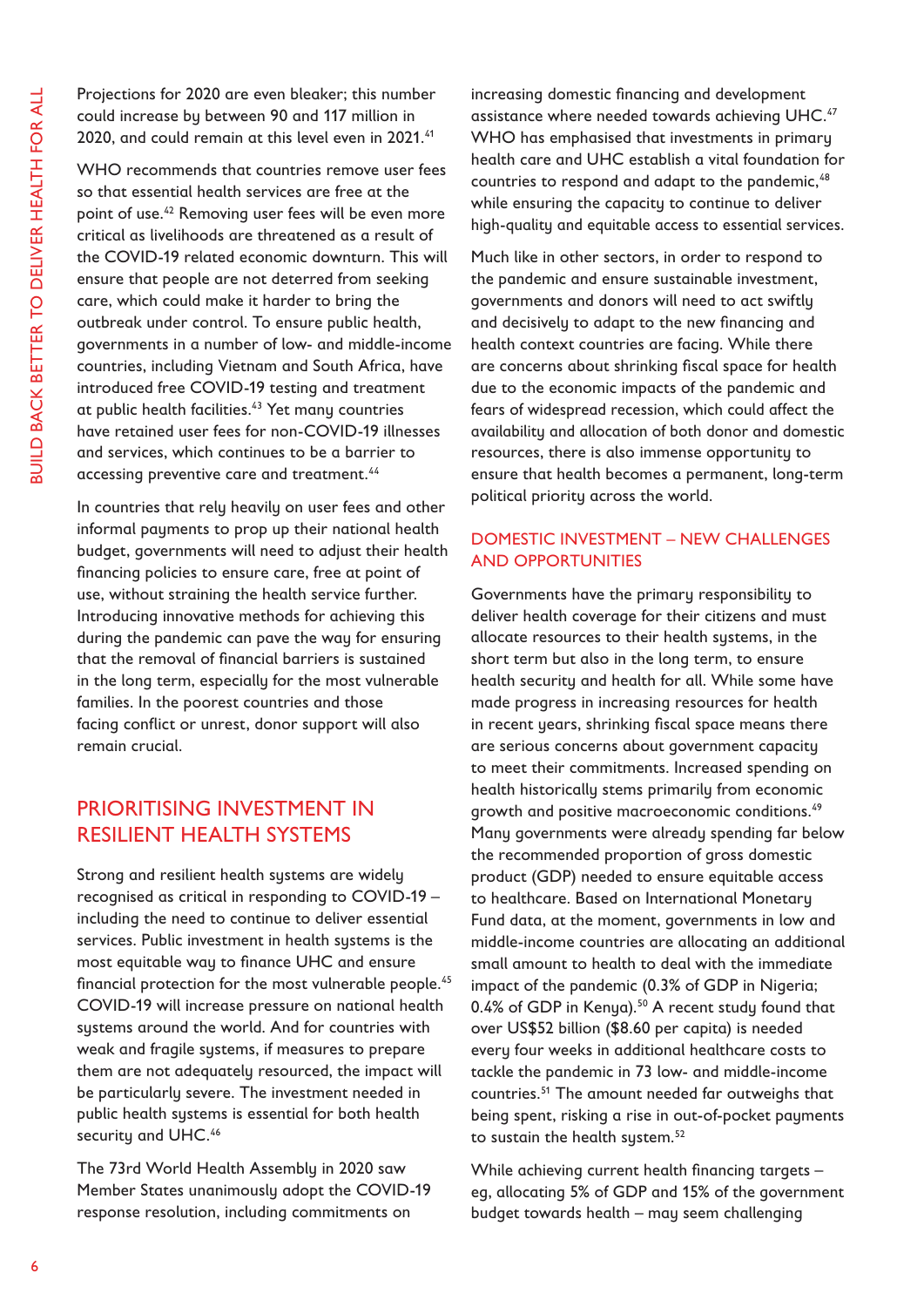in the current context, they must remain a goal as countries look to build back better from the pandemic.<sup>53</sup> A key lesson that emerged from the Ebola outbreak was the crucial importance of building comprehensive health sustems capable of responding to both routine health needs and disease outbreaks.<sup>54</sup>

Based on our analysis of available data from June 2020, countries with lower levels of public investment in health faced bigger disruptions to essential services (Figure 2). In Rwanda, for example, a key contributing factor to the successful response to COVID-19 has been the system of UHC in the country,<sup>55</sup> which has delivered free COVID-19 testing and treatment.

With economies shrinking and pressure growing on health systems to respond to COVID-19 and its growing secondary impacts, prioritisation will be imperative. Both traditional and innovative financing approaches will need to be employed – such as increasing progressive and redistributive taxation and budget allocations to health; making efficiency gains; and prioritising investments from debt relief.<sup>56</sup>

Progressive and redistributive taxation remains the most equitable form of health financing and, despite economic pressures and expected drops in tax revenue in 2020, it will continue to play a central role in financing health and nutrition services during the pandemic and beyond.<sup>57</sup> It must continue to be a priority in long-term planning and building back from COVID-19 to drive more sustainable and equitable health financing. Innovative taxation approaches, such as taxing surplus profits and wealth, are another opportunity to generate revenue for health and to address inequalities, both in the immediate and long term.<sup>58</sup> Governments must also implement measures to reduce leakages through corruption, tax avoidance and tax evasion. Countries with more restricted fiscal space prior to the pandemic will struggle the most and will need to rely more on external support and alternative approaches to prop up needed financing.<sup>59</sup>

Budgeting will also be important in ensuring resources for health. Despite current fiscal constraints and pressure on government budgets, health systems must continue to be a priority.





Data: UNICEF COVID−19 Socioeconomic Impacts (internal/June 2020), WHO Global Health Expenditure. Levels of disruptions based on unweighted average across all health sectors with existing data.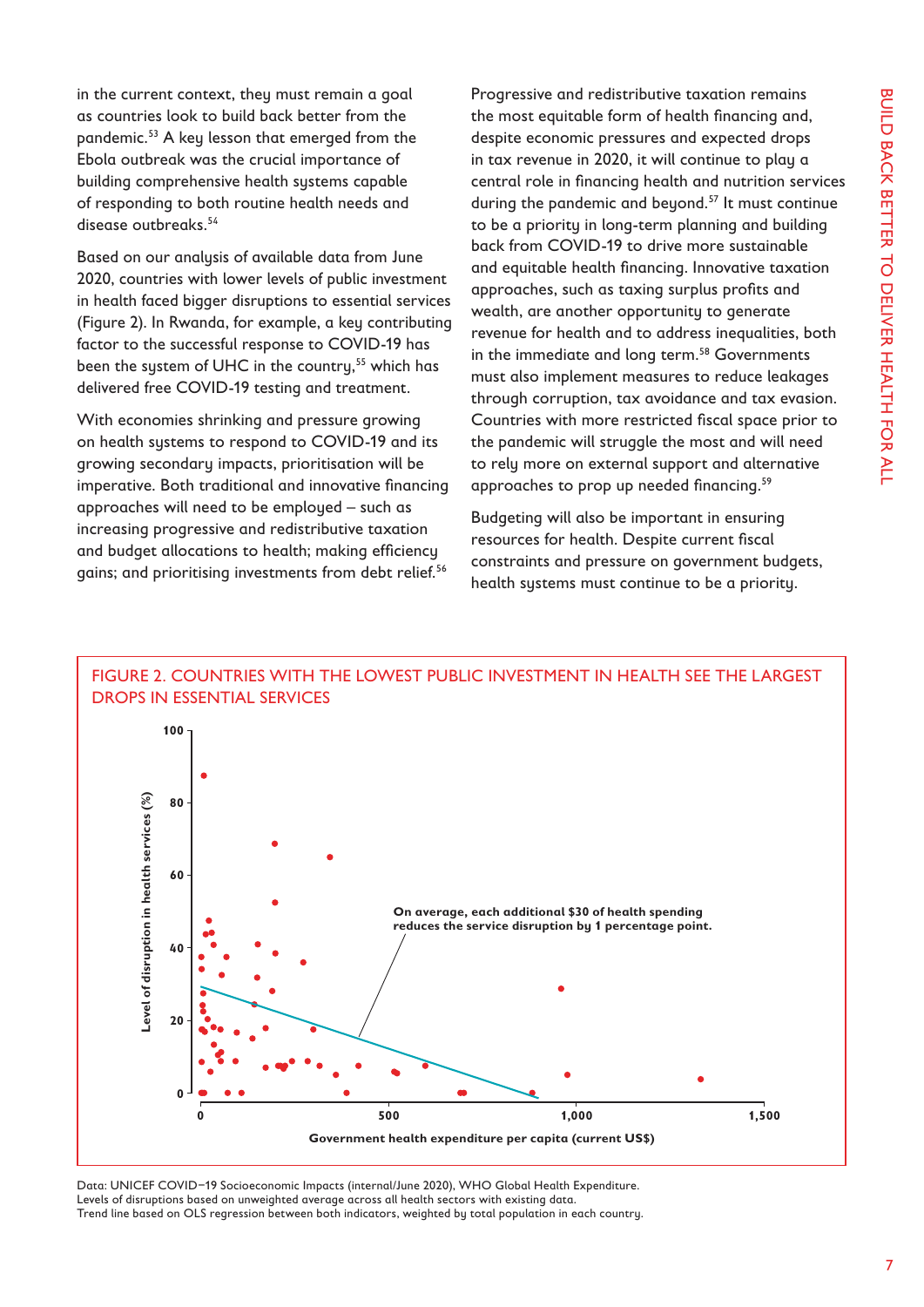# INVESTMENT IN ETHIOPIA'S PRIMARY HEALTH CARE SYSTEM AMID COVID-19

Despite Ethiopia's impressive progress in reducing under-five and maternal mortality, rates for child and maternal deaths remain high: 51 per  $1,000^{62}$  and  $401$  per  $100,000$  live births, respectively.<sup>63</sup> There is also a striking disparity in coverage and uptake of high-impact interventions among different regions and districts. The pandemic has disrupted health systems in unprecedented ways. Essential health and nutrition services have seen an average disruption of 12–15%, based on the latest available data from July/July 2020.<sup>64</sup> This has improved since March when it was as high as 20–30%.65 It is estimated that child mortality could increase by 15% due to the pandemic.<sup>66</sup>

Low public health financing remains a major challenge for the country's health system. It leaves households vulnerable to impoverishment from catastrophic health expenditure and limits

access to essential health services for the poorest people. While government health expenditure per capita doubled from US\$3 in 2007 to US\$6 in 2017,<sup>67</sup> it remains far below the US\$86<sup>68</sup> per capita recommended to deliver essential primary health care. Worryingly, 34% of total health expenditure comes from household out-of-pocket payments and domestic government health expenditure is only 1% of GDP.<sup>69</sup>

The economic impact of COVID-19 is also negatively affecting the health sector by limiting the government's ability to generate revenue. This has the potential to reduce government expenditure on health at the national and sub-national level. It will inevitably lead to an increased need for out-of-pocket payments to prop up the health system, leading to catastrophic health spending by those who are poorest and widening the inequity gap.

Low-income countries in particular must increase the share of their government budget allocated to health; it tends to be lower than in high-income countries.<sup>60</sup> Improving public financial management – eg, improving budget allocations, spending procedures and execution rates – will also be important and has the potential to free up resources for health systems. This could potentially increase health budgets by 0.5% of GDP in developing countries.<sup>61</sup>

While decisions on the cancellation or suspension of debt in the face the pandemic is beyond the power of governments of low-income countries, decisions around how they spend any debt relief is critical. Governments must convert suspended debt service payments into investments in children, ensuring that money freed up from debt savings are reallocated to priority areas, such as investment to strengthen health systems.

It is critical that governments allocate resources equitably. Unfortunately, decisions about how public money is spent tend to benefit wealthier groups and areas more, with resources often allocated to services out of reach of the most deprived and marginalised people.70 Moreover, some groups of

children, such as refugee and internally displaced children, are at risk of being overlooked altogether. There is evidence that when resources are reallocated to respond to pandemics, inequalities in health system financing tend to worsen.<sup>71</sup> Governments must ensure that equity is at the core of financing and budget decisions, including prioritising funding for those groups and areas that are furthest behind. This includes targeting spending at primary health care level, where the benefits for the most deprived and marginalised people will be greatest.<sup>72</sup>

#### THE ROLE OF DEVELOPMENT AID

Fiscal constraints in the current economic climate may pose an increasing challenge for some governments to raise needed domestic resources for their health systems. This will be particularly difficult for the poorest countries, those facing the burden of conflict or civic unrest, those with weaker health systems, and those with large informal economies.<sup>73</sup> Official development assistance (ODA) has been critical in supporting government responses to COVID-19, in addition to its long-standing role in supporting countries to strengthen health systems.<sup>74</sup>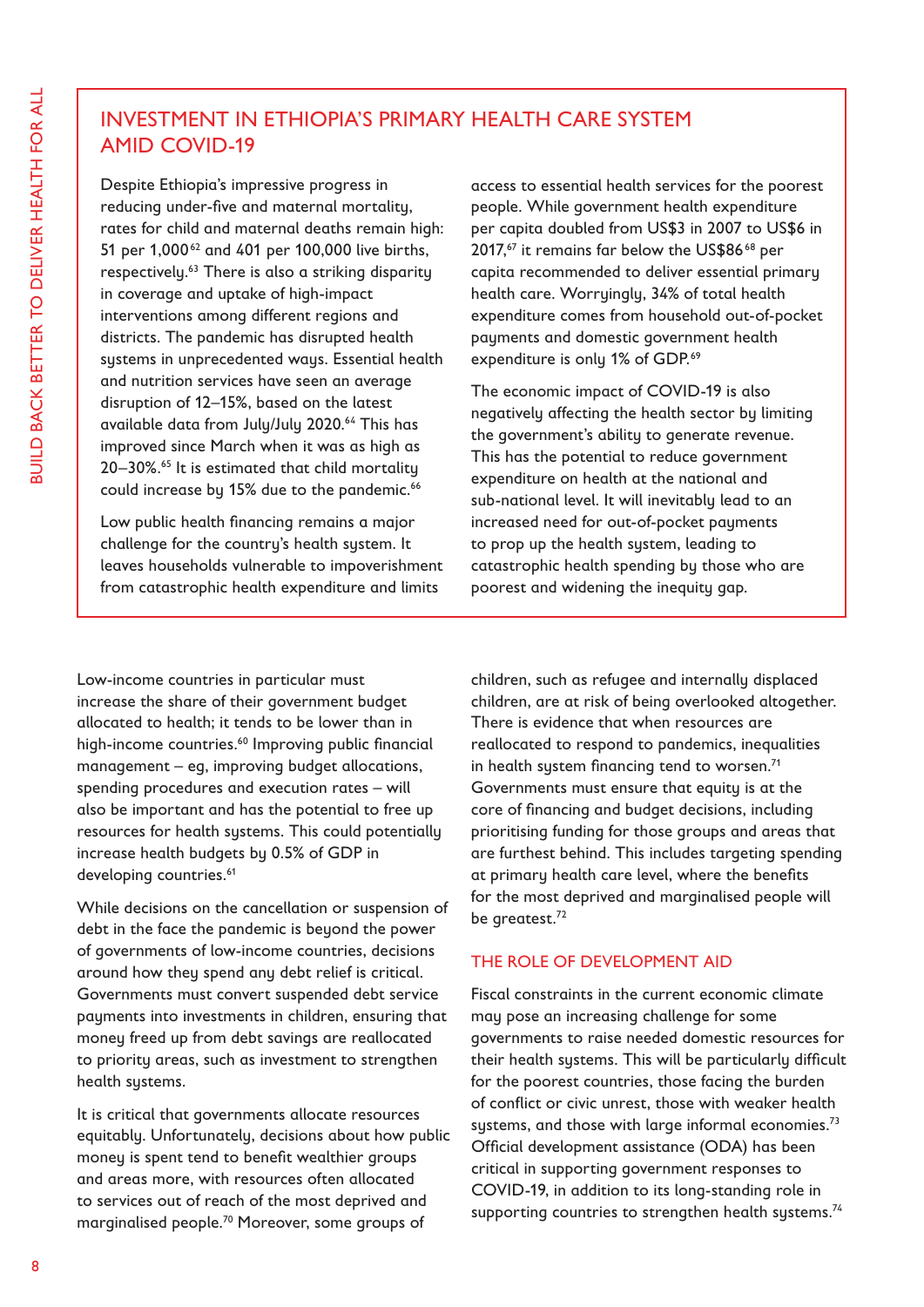The role of ODA will likely increase as other forms of development financing are affected by the pandemic.<sup>75</sup>

Despite recessions hitting donor countries as they themselves grapple with the impacts of the pandemic on their economies, development aid must continue to be a stable and transformative resource for low- and middle-income countries, supporting them to build back better from the pandemic.<sup>76</sup> The international community must continue to prioritise aid commitments, which will be important both during and after the pandemic. Financing and support from donors must be coordinated and aligned to national priorities to help build and sustain comprehensive and universal health and nutrition services. It must also help strengthen domestic resource mobilisation and health financing systems.

# RECOMMENDATIONS

We must act now to accelerate efforts towards achieving Universal Health Coverage. Save the Children calls on governments, donors and multilateral organisations to protect the health and well-being of a generation of children and ensure their right to survive and thrive, in line with the UN Convention on the Rights of the Child.

#### **National governments should:**

- Improve equitable coverage of health and nutrition services, including removing financial and non-financial barriers to accessing services and prioritising efforts and resources to make services available free at the point of use, at least for vulnerable children and families and those with pre-existing health conditions.
- Increase domestic public investment in strong and resilient health and nutrition systems. This is critical in preparing for and responding to public health emergencies, as part of wider efforts to deliver good-quality essential services for all, as part of universal health coverage.
- Ensure that essential routine services such as maternal, newborn and child health, sexual and reproductive health (including for adolescents), immunisation and nutrition (including counselling and support for infant and young child feeding), which are critical for child and maternal survival – are maintained and strengthened during the COVID-19 outbreak.
- Provide safe and legally mandated spaces for civil society organisations and communities, including children, as key stakeholders in achieving UHC and good nutrition for all, to engage in decision-making about and monitoring of health and nutrition service provision and in developing and disseminating inter alia child-friendly health information.
- Ensure suspended debt service payments are converted into investments in children, guaranteeing that money freed up from debt savings is reallocated to priority areas, such as investment to strengthen health systems.

#### **Donors and multilateral organisations should:**

- Prioritise flexible financing and technical support to strengthen the capacity of national health and nutrition systems and domestic resource mobilisation efforts to increase the fiscal space for health and nutrition.
- Prioritise support to the most vulnerable countries, including those with weak health systems and those in fragile or conflict-affected settings, to enable preparedness, response and continued delivery of essential health and nutrition services, free at the point of use.
- Use international and national platforms to call for the removal of user fees and provide guidance on how countries can make progress in this regard.
- Meet long-standing aid commitments and continue to prioritise wider investments and support for health systems and child survival to protect and prioritise the delivery of essential services, ensuring that support is aligned to support comprehensive and universal health and nutrition services.
- Protect civil society space. Support and finance the systematic strengthening and mobilisation of civil society organisations and communities, with children at the forefront, to hold their governments to account on child survival commitments and resources to ensure no one is left behind.
- Support initiatives to suspend debt service payments for low-income countries and work with national governments to ensure that money freed up from debt savings is converted into investments in children.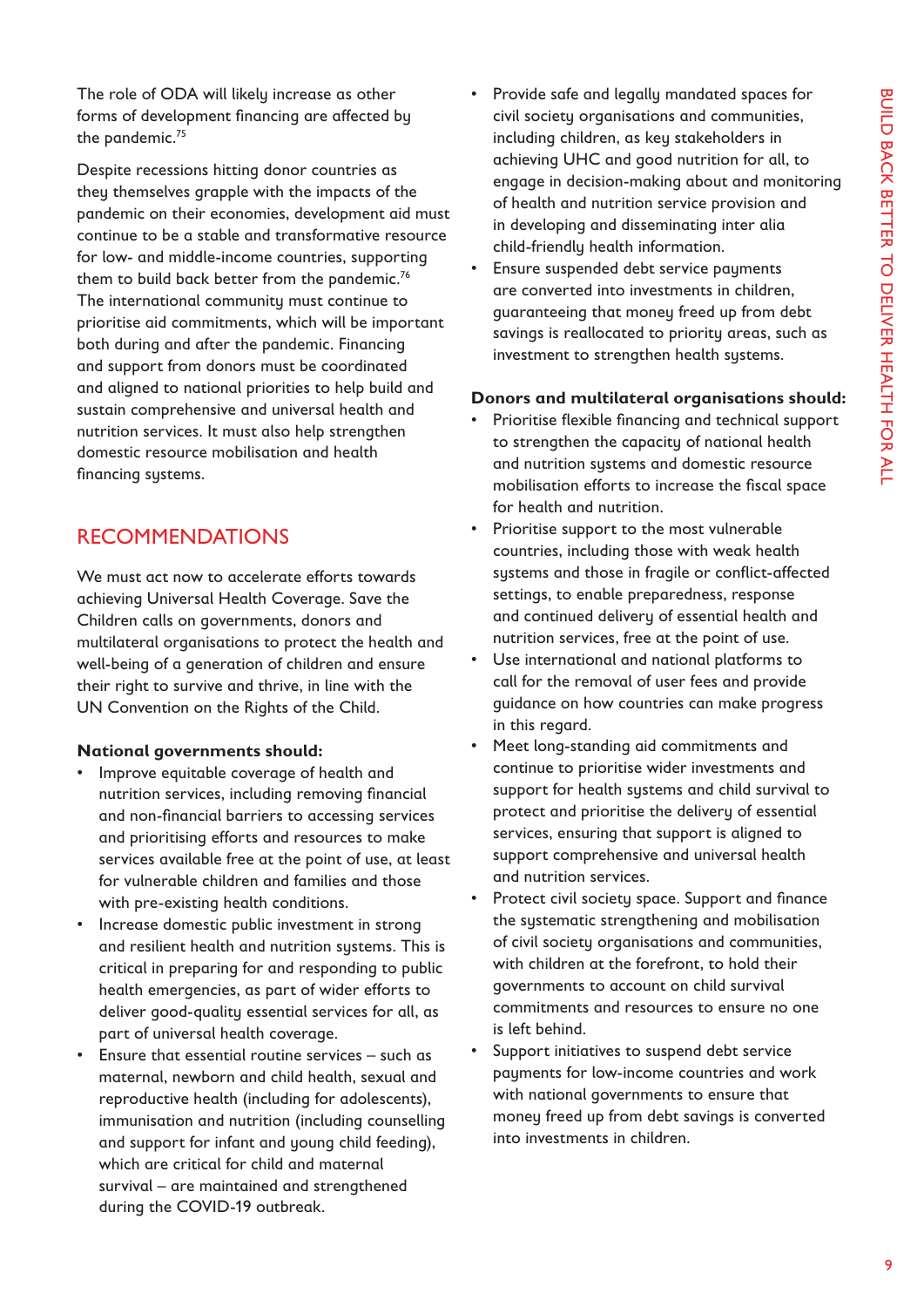# ENDNOTES

<sup>1</sup> M Bachelet, speech to the United Nations General Assembly, 25 June 2020, United Nations Office of the High Commissioner for Human Rights, [https://www.ohchr.org/EN/NewsEvents/Pages/DisplayNews.](https://www.ohchr.org/EN/NewsEvents/Pages/DisplayNews.aspx?NewsID=26000&LangID=E) [aspx?NewsID=26000&LangID=E](https://www.ohchr.org/EN/NewsEvents/Pages/DisplayNews.aspx?NewsID=26000&LangID=E)

2 UN Inter-agency Group for Child Mortality Estimation, Levels & Trends in Estimates in Child Mortality, [https://childmortality.org/wp](https://childmortality.org/wp-content/uploads/2020/09/UNICEF-2020-Child-Mortality-Report.pdf)[content/uploads/2020/09/UNICEF-2020-Child-Mortality-Report.pdf](https://childmortality.org/wp-content/uploads/2020/09/UNICEF-2020-Child-Mortality-Report.pdf)

<sup>3</sup> *The State of Food Security and Nutrition in the World 2020*, Food and Agriculture Organization, International Fund for Agricultural Development, UNICEF, World Food Programme and World Health Organization,<http://www.fao.org/3/ca9692en/online/ca9692en.html>

4 World Health Organization, 'Health Financing' (webpage), [https://www.who.int/health\\_financing/topics/financial-protection/](https://www.who.int/health_financing/topics/financial-protection/key-policy-messages/en/) [key-policy-messages/en/](https://www.who.int/health_financing/topics/financial-protection/key-policy-messages/en/)

<sup>5</sup> United Nations Sustainable Development Goals, Decade of action (webpage), [https://www.un.org/sustainabledevelopment/decade-of](https://www.un.org/sustainabledevelopment/decade-of-action/)[action/](https://www.un.org/sustainabledevelopment/decade-of-action/)

6 'Universal health coverage: moving together to build a healthier world', Political Declaration of the High-level Meeting on Universal Health Coverage, 2019, [https://www.un.org/pga/73/wp-content/](https://www.un.org/pga/73/wp-content/uploads/sites/53/2019/07/FINAL-draft-UHC-Political-Declaration.pdf) [uploads/sites/53/2019/07/FINAL-draft-UHC-Political-Declaration.pdf](https://www.un.org/pga/73/wp-content/uploads/sites/53/2019/07/FINAL-draft-UHC-Political-Declaration.pdf)

 $7$  SDG target 3.8 falls under SDG goal 3 to ensure healthy lives and promote wellbeing for all at all ages. See: [https://www.who.int/sdg/](https://www.who.int/sdg/targets/en/) [targets/en/](https://www.who.int/sdg/targets/en/)

#### 8 See note 2

9 WHO Global Health Observatory. Date accessed 10 September 2020.

<sup>10</sup> Gilbert M, Pullano G, Pinotti F, et al., 'Preparedness and vulnerability of African countries against importations of COVID-19: a modelling study', *Lancet*, 2020; 395: 871–877

11 Y-Ling Chi et al (2020) Beyond COVID-19: A Whole of Health Look at Impacts During the Pandemic Response, Center for Global Development, [https://www.cgdev.org/sites/default/files/PP177-Beyond-](https://www.cgdev.org/sites/default/files/PP177-Beyond-COVID-scoping-paper.pdf)[COVID-scoping-paper.pdf](https://www.cgdev.org/sites/default/files/PP177-Beyond-COVID-scoping-paper.pdf)

<sup>12</sup> This is based on coverage reductions of 39.3-51.9% and wasting increase of 50% over 6 months across 118 low and middle income countries. These additional deaths would represent an increase of 9.8–44.7% in under-5 child deaths per month, and an 8.3–38.6% increase in maternal deaths per month, across the 118 countries. Source: [https://www.thelancet.com/journals/langlo/article/PIIS2214-](https://www.thelancet.com/journals/langlo/article/PIIS2214-109X(20)30229-1/fulltext#seccestitle70) [109X\(20\)30229-1/fulltext#seccestitle70](https://www.thelancet.com/journals/langlo/article/PIIS2214-109X(20)30229-1/fulltext#seccestitle70)

<sup>13</sup> The no impact scenario is the projected trajectory based on historic rates of change. The low impact scenario is a small reduction in coverage and increase in malnutrition; the medium impact scenario is based on moderate reductions in coverage and increase in malnutrition; and the high impact scenario is based on large reductions in coverage and increase in malnutrition. Source: T Robertson et al, 'Early estimates of the indirect effects of the COVID-19 pandemic on maternal and child mortality in low-income and middle-income countries: a modelling study', *Lancet*, 12 May 2020, [https://www.thelancet.com/journals/langlo/article/PIIS2214-](https://www.thelancet.com/journals/langlo/article/PIIS2214-109X(20)30229-1/fulltext#seccestitle70) [109X\(20\)30229-1/fulltext#seccestitle70](https://www.thelancet.com/journals/langlo/article/PIIS2214-109X(20)30229-1/fulltext#seccestitle70)

14 World Health Organization, Pulse survey on continuity of essential health services during the COVID-19 pandemic: interim report, 27 August 2020, [https://www.who.int/publications/i/item/WHO-2019](https://www.who.int/publications/i/item/WHO-2019-nCoV-EHS_continuity-survey-2020.1) [nCoV-EHS\\_continuity-survey-2020.1](https://www.who.int/publications/i/item/WHO-2019-nCoV-EHS_continuity-survey-2020.1)

#### $15$  See note  $1/4$

16 J Edwards (2020) *Protect a Generation: The impact of COVID-19 on children's lives*, Save the Children International, [https://resourcecentre.](https://resourcecentre.savethechildren.net/node/18218/pdf/protect_a_generation_report_en_spread_090920.pdf) [savethechildren.net/node/18218/pdf/protect\\_a\\_generation\\_report\\_](https://resourcecentre.savethechildren.net/node/18218/pdf/protect_a_generation_report_en_spread_090920.pdf) [en\\_spread\\_090920.pdf](https://resourcecentre.savethechildren.net/node/18218/pdf/protect_a_generation_report_en_spread_090920.pdf). This quantitative data found in this report was gathered from a sample of Save the Children programme participants with email or phone contact details in 37 countries, across the regions of Asia, East and Southern Africa, West and Central Africa, Latin

America and the Caribbean, Middle East and Eastern Europe, Pacific, and North America. The countries were not randomly selected, and are therefore neither representative of all countries across the world, nor representative of all countries in which Save the Children operates. In total, 17,565 parents and caregivers and 8,069 children aged 11–17 years old participated in the programme participant survey.

17 Afghanistan, Bangladesh, Bolivia, Colombia, Dominican Republic, Egypt, El Salvador, Ethiopia, Guatemala, Haiti, Honduras, Ivory Coast, Kenya, Malawi, Laos, Myanmar, Nepal, Nicaragua, Pakistan, Peru, Philippines, Rwanda, Senegal, South Sudan, Sudan, Uganda, Venezuela.

18 UNICEF, Situation tracking for COVID-19 socioeconomic impacts (web tool), [https://data.unicef.org/resources/rapid-situation-tracking](https://data.unicef.org/resources/rapid-situation-tracking-covid-19-socioeconomic-impacts-data-viz/)[covid-19-socioeconomic-impacts-data-viz/](https://data.unicef.org/resources/rapid-situation-tracking-covid-19-socioeconomic-impacts-data-viz/)

19 K Kelland, 'Exclusive: Women, babies at risk as COVID-19 disrupts health services, World Bank warns', 24 June 2020, [https://www.reuters.](https://www.reuters.com/article/us-health-coronavirus-women-children-exc/exclusive-women-babies-at-risk-as-covid-19-disrupts-health-services-world-bank-warns-idUSKBN23V178) [com/article/us-health-coronavirus-women-children-exc/exclusive](https://www.reuters.com/article/us-health-coronavirus-women-children-exc/exclusive-women-babies-at-risk-as-covid-19-disrupts-health-services-world-bank-warns-idUSKBN23V178)[women-babies-at-risk-as-covid-19-disrupts-health-services-world](https://www.reuters.com/article/us-health-coronavirus-women-children-exc/exclusive-women-babies-at-risk-as-covid-19-disrupts-health-services-world-bank-warns-idUSKBN23V178)[bank-warns-idUSKBN23V178](https://www.reuters.com/article/us-health-coronavirus-women-children-exc/exclusive-women-babies-at-risk-as-covid-19-disrupts-health-services-world-bank-warns-idUSKBN23V178)

20 MoH and UNICEF, April 2020, Rapid Assessment: Impact of Covid-19 to immunization services in Indonesia

<sup>21</sup> Government structure at the time

22 See note 14

23 World Health Organization, 'Immunization coverage', 24 July 2020, (webpage), [https://www.who.int/news-room/fact-sheets/detail/](https://www.who.int/news-room/fact-sheets/detail/immunization-coverage) [immunization-coverage](https://www.who.int/news-room/fact-sheets/detail/immunization-coverage)

<sup>24</sup> World Health Organization, 'WHO and UNICEF warn of a decline in vaccinations during COVID-19', press reléase, 15 July 2020, [https://www.who.int/news-room/detail/15-07-2020-who-and-unicef](https://www.who.int/news-room/detail/15-07-2020-who-and-unicef-warn-of-a-decline-in-vaccinations-during-covid-19)[warn-of-a-decline-in-vaccinations-during-covid-19](https://www.who.int/news-room/detail/15-07-2020-who-and-unicef-warn-of-a-decline-in-vaccinations-during-covid-19)

<sup>25</sup> Gavi Board paper, July 2020

 $26$  See note 3

27 United Nations World Food Programme, 'Coronavirus threatens global surge in malnutrition, jeopardizing future of an extra 10 million children' press release, 20 May 2020, [https://www.wfp.org/news/](https://www.wfp.org/news/coronavirus-threatens-global-surge-malnutrition-jeopardizing-future-extra-10-million-children) [coronavirus-threatens-global-surge-malnutrition-jeopardizing-future](https://www.wfp.org/news/coronavirus-threatens-global-surge-malnutrition-jeopardizing-future-extra-10-million-children)[extra-10-million-children](https://www.wfp.org/news/coronavirus-threatens-global-surge-malnutrition-jeopardizing-future-extra-10-million-children)

<sup>28</sup> This is due to a combination of drops in household income, changes in the availability and affordability of nutritious foods, and interruptions to health, nutrition, and social protection services. Source: D Headey et al, 'Impacts of COVID-19 on childhood malnutrition and nutrition-related mortality', *Lancet*, 27 July 2020, [https://www.thelancet.com/journals/lancet/article/PIIS0140-](https://www.thelancet.com/journals/lancet/article/PIIS0140-6736(20)31647-0/fulltext) [6736\(20\)31647-0/fulltext](https://www.thelancet.com/journals/lancet/article/PIIS0140-6736(20)31647-0/fulltext)

 $29$  T Riley et al, (2020) Estimates of the Potential Impact of the COVID-19 Pandemic on Sexual and Reproductive Health in Low- and Middle-Income Countries, Guttmacher Institute, [https://www.guttmacher.org/sites/default/files/article\\_files/4607320.pdf](https://www.guttmacher.org/sites/default/files/article_files/4607320.pdf)

<sup>30</sup> Based on reductions in case management of neonatal sepsis or pneumonia, oral antibiotics for pneumonia, and oral rehydration solution for diarrhoea. Source: T Robertson et al, 'Early estimates of the indirect effects of the COVID-19 pandemic on maternal and child mortality in low-income and middle-income countries: a modelling study', *Lancet*, 12 May 2020, [https://www.thelancet.com/journals/](https://www.thelancet.com/journals/langlo/article/PIIS2214-109X(20)30229-1/fulltext#seccestitle70) [langlo/article/PIIS2214-109X\(20\)30229-1/fulltext#seccestitle70](https://www.thelancet.com/journals/langlo/article/PIIS2214-109X(20)30229-1/fulltext#seccestitle70)

31 WHO, COVID-19: operational guidance for maintaining essential health services during an outbreak, [https://www.who.int/publications](https://www.who.int/publications-detail/covid-19-operational-guidance-for-maintaining-essential-health-services-during-an-outbreak)[detail/covid-19-operational-guidance-for-maintaining-essential-health](https://www.who.int/publications-detail/covid-19-operational-guidance-for-maintaining-essential-health-services-during-an-outbreak)[services-during-an-outbreak](https://www.who.int/publications-detail/covid-19-operational-guidance-for-maintaining-essential-health-services-during-an-outbreak)

<sup>32</sup> A Glassman et al, 'Does One Size Fit All? Realistic alternatives for COVID-19 response in low-income countries', 2 April 2020, Center for Global Development, [https://www.cgdev.org/blog/does-one-size](https://www.cgdev.org/blog/does-one-size-fit-all-realistic-alternatives-covid-19-response-low-income-countries)[fit-all-realistic-alternatives-covid-19-response-low-income-countries;](https://www.cgdev.org/blog/does-one-size-fit-all-realistic-alternatives-covid-19-response-low-income-countries) [https://www.aljazeera.com/indepth/opinion/africa-social-distancing](https://www.aljazeera.com/indepth/opinion/africa-social-distancing-privilege-afford-200318151958670.html)[privilege-afford-200318151958670.html](https://www.aljazeera.com/indepth/opinion/africa-social-distancing-privilege-afford-200318151958670.html); [https://www.cgdev.org/blog/](https://www.cgdev.org/blog/more-harm-good-net-impact-covid-19-policies-what-matters-health) [more-harm-good-net-impact-covid-19-policies-what-matters-health](https://www.cgdev.org/blog/more-harm-good-net-impact-covid-19-policies-what-matters-health)

33 See note 32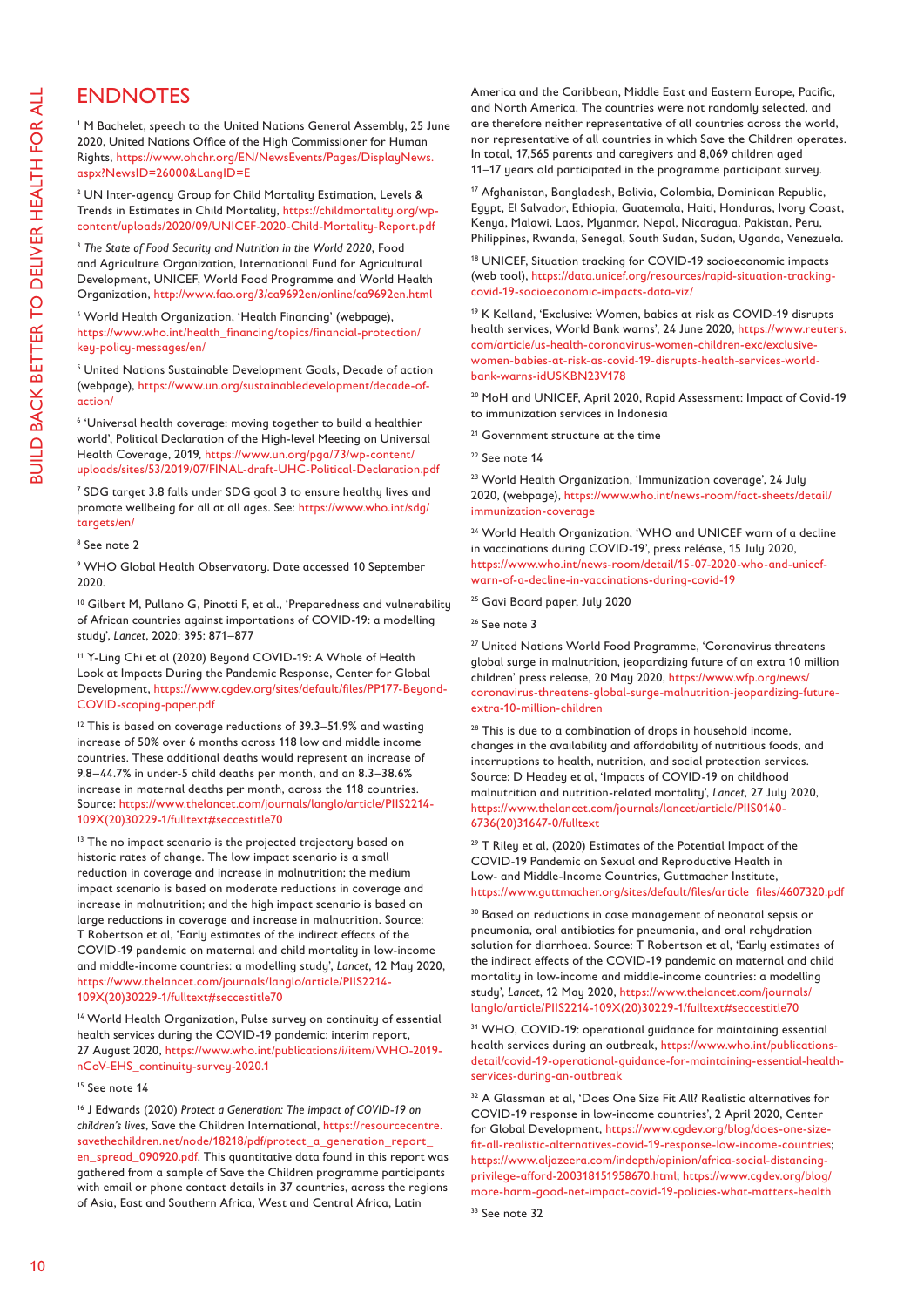34 K Abbas et al, 'Routine childhood immunisation during the COVID-19 pandemic in Africa: a benefit–risk analysis of health benefits versus excess risk of SARS-CoV-2 infection', *Lancet*, 17 July 2020, [https://www.thelancet.com/journals/langlo/article/PIIS2214-](https://www.thelancet.com/journals/langlo/article/PIIS2214-109X(20)30308-9/fulltext) [109X\(20\)30308-9/fulltext](https://www.thelancet.com/journals/langlo/article/PIIS2214-109X(20)30308-9/fulltext)

<sup>35</sup> [https://www.cgdev.org/sites/default/files/PP177-Beyond-COVID](https://www.cgdev.org/sites/default/files/PP177-Beyond-COVID-scoping-paper.pdf)[scoping-paper.pdf](https://www.cgdev.org/sites/default/files/PP177-Beyond-COVID-scoping-paper.pdf)

<sup>36</sup> See note 11

37 World Health Organization (2019) *Global Spending on Health: A world in transition*, [https://www.who.int/health\\_financing/documents/health](https://www.who.int/health_financing/documents/health-expenditure-report-2019.pdf?ua=1)[expenditure-report-2019.pdf?ua=1](https://www.who.int/health_financing/documents/health-expenditure-report-2019.pdf?ua=1)

38 World Health Organization, Global health expenditure database 2018 update (webpage), [https://www.who.int/health\\_financing/topics/](https://www.who.int/health_financing/topics/resource-tracking/ghed-update/en/) [resource-tracking/ghed-update/en/](https://www.who.int/health_financing/topics/resource-tracking/ghed-update/en/)

#### <sup>39</sup> See note 4

40 These are children living in monetary poor households with poverty measured based on national poverty lines. See: O Fiala and E Delamonica, 'Coronavirus' invisible victims: children in monetary poor households' (blog), 30 June 2020, Save the Children UK, [https://www.savethechildren.org.uk/blogs/2020/coronavirus-invisible](https://www.savethechildren.org.uk/blogs/2020/coronavirus-invisible-victims-children-in-monetary-poor-househol)[victims-children-in-monetary-poor-househol](https://www.savethechildren.org.uk/blogs/2020/coronavirus-invisible-victims-children-in-monetary-poor-househol)

41 See source for note 40

42 See note 31

43 UHC 2030, 'How to purchase health services during a pandemic? Purchasing priorities to support the COVID-19 response' (blog), 28 April 2020, [https://www.uhc2030.org/blog-news-events/uhc2030](https://www.uhc2030.org/blog-news-events/uhc2030-blog/how-to-purchase-health-services-during-a-pandemic-purchasing-priorities-to-support-the-covid-19-response-555353/) [blog/how-to-purchase-health-services-during-a-pandemic-purchasing](https://www.uhc2030.org/blog-news-events/uhc2030-blog/how-to-purchase-health-services-during-a-pandemic-purchasing-priorities-to-support-the-covid-19-response-555353/)[priorities-to-support-the-covid-19-response-555353/](https://www.uhc2030.org/blog-news-events/uhc2030-blog/how-to-purchase-health-services-during-a-pandemic-purchasing-priorities-to-support-the-covid-19-response-555353/)

44 E Samman (2020) Towards Universal Health Systems in the Covid-19 Era, Overseas Development Institute, [https://www.odi.org/sites/odi.](https://www.odi.org/sites/odi.org.uk/files/resource-documents/200919_uhc_covid19_final.pdf) [org.uk/files/resource-documents/200919\\_uhc\\_covid19\\_final.pdf](https://www.odi.org/sites/odi.org.uk/files/resource-documents/200919_uhc_covid19_final.pdf)

45 L Capsaskis et al (2019) *Health for All Within Reach: How countries can mobilise resources to achieve Universal Health Coverage*, Save the Children, [https://resourcecentre.savethechildren.net/node/15846/pdf/health\\_for\\_](https://resourcecentre.savethechildren.net/node/15846/pdf/health_for_all_within_reach_final_september_2019_0.pdf) all within reach final september 2019 0.pdf

46 J Kutzin, 'Priorities for the health financing response to COVID-19', 2 April 2020, Social Health Protection Network, [https://p4h.world/en/](https://p4h.world/en/who-priorities-health-financing-response-covid19) [who-priorities-health-financing-response-covid19](https://p4h.world/en/who-priorities-health-financing-response-covid19)

47 World Health Organization, COVID-19 response, draft resolution, 73rd World Health Assembly, [https://apps.who.int/gb/ebwha/pdf\\_files/](https://apps.who.int/gb/ebwha/pdf_files/WHA73/A73_CONF1Rev1-en.pdf) [WHA73/A73\\_CONF1Rev1-en.pdf](https://apps.who.int/gb/ebwha/pdf_files/WHA73/A73_CONF1Rev1-en.pdf)

#### 48 See note 31

49 A Tandon et al, 'From slippery slopes to steep hills: Contrasting landscapes of economic growth and public spending for health', *Social Science & Medicine*, Volume 259, August 2020, 113171, <https://www.sciencedirect.com/science/article/pii/S0277953620303907>

50 International Monetary Fund, Policy responses to COVID-19, [https://www.imf.org/en/Topics/imf-and-covid19/Policy-Responses-to-](https://www.imf.org/en/Topics/imf-and-covid19/Policy-Responses-to-COVID-19)[COVID-19](https://www.imf.org/en/Topics/imf-and-covid19/Policy-Responses-to-COVID-19)

<sup>51</sup> This is largely for case management (54%), maintaining essential services (21%), rapid response and case investigation (14%), and infection prevention and control (9%). This figure would be higher if transmission increased. Source: T Edejer, 'Projected health-care resource needs for an effective response to COVID-19 in 73 lowincome and middle-income countries: a modelling study', *Lancet*, 9 September 2020, [https://www.thelancet.com/journals/langlo/article/](https://www.thelancet.com/journals/langlo/article/PIIS2214-109X(20)30383-1/fulltext) [PIIS2214-109X\(20\)30383-1/fulltext](https://www.thelancet.com/journals/langlo/article/PIIS2214-109X(20)30383-1/fulltext)

52 A Gheorghe et al, 'COVID-19 and budgetary space for health in developing economies', 16 July 2020, Center for Global Development, [https://www.cgdev.org/publication/covid-19-and-budgetary-space](https://www.cgdev.org/publication/covid-19-and-budgetary-space-health-developing-economies)[health-developing-economies](https://www.cgdev.org/publication/covid-19-and-budgetary-space-health-developing-economies)

53 A Soucat et al, B'eyond COVID-19 (coronavirus): What will be the new normal for health systems and universal health coverage?', 23 June 2020, World Bank blogs, [https://blogs.worldbank.org/health/](https://blogs.worldbank.org/health/beyond-covid-19-coronavirus-what-will-be-new-normal-health-systems-and-universal-health) [beyond-covid-19-coronavirus-what-will-be-new-normal-health](https://blogs.worldbank.org/health/beyond-covid-19-coronavirus-what-will-be-new-normal-health-systems-and-universal-health)[systems-and-universal-health](https://blogs.worldbank.org/health/beyond-covid-19-coronavirus-what-will-be-new-normal-health-systems-and-universal-health)

54 S Wright et al (2015) *A Wake-up Call: Lessons from Ebola for the world's health systems*, Save the Children, [https://www.savethechildren.org.uk/](https://www.savethechildren.org.uk/content/dam/global/reports/health-and-nutrition/a-wake-up-call.pdf) [content/dam/global/reports/health-and-nutrition/a-wake-up-call.pdf](https://www.savethechildren.org.uk/content/dam/global/reports/health-and-nutrition/a-wake-up-call.pdf)

<sup>55</sup> This is alongside strong leadership, a supported health workforce, and clear public health communications. Source: World Health Organization, WHO Director-General's opening remarks at the media briefing on COVID-19, 10 August 2020, [https://www.who.int/](https://www.who.int/dg/speeches/detail/who-director-general-s-opening-remarks-at-the-media-briefing-on-covid-19---10-august-2020) [dg/speeches/detail/who-director-general-s-opening-remarks-at-the](https://www.who.int/dg/speeches/detail/who-director-general-s-opening-remarks-at-the-media-briefing-on-covid-19---10-august-2020)[media-briefing-on-covid-19---10-august-2020](https://www.who.int/dg/speeches/detail/who-director-general-s-opening-remarks-at-the-media-briefing-on-covid-19---10-august-2020)

56 A Tandon (2020) Impact of COVID-19 on Financing for Health, 5th Annual Health Financing Forum. [https://custom.cvent.com/](https://custom.cvent.com/3C677EF419D845B5B4BC23D75639A2B1/files/Event/bd1ed7c795784a63a3236872143fb2b9/e74414231b37492ebc211338da564a81.pdf) [3C677EF419D845B5B4BC23D75639A2B1/files/Event/bd1ed7c795784](https://custom.cvent.com/3C677EF419D845B5B4BC23D75639A2B1/files/Event/bd1ed7c795784a63a3236872143fb2b9/e74414231b37492ebc211338da564a81.pdf) [a63a3236872143fb2b9/e74414231b37492ebc211338da564a81.pdf](https://custom.cvent.com/3C677EF419D845B5B4BC23D75639A2B1/files/Event/bd1ed7c795784a63a3236872143fb2b9/e74414231b37492ebc211338da564a81.pdf)

57 V Gaspar et al, 'Facing the crisis: the role of tax in dealing with COVID-19', (blog), 16 June 2020, International Monetary Fund, [https://www.imf.org/en/News/Articles/2020/06/16/vc-facing-the-crisis](https://www.imf.org/en/News/Articles/2020/06/16/vc-facing-the-crisis-the-role-of-tax-in-dealing-with-covid-19)[the-role-of-tax-in-dealing-with-covid-19](https://www.imf.org/en/News/Articles/2020/06/16/vc-facing-the-crisis-the-role-of-tax-in-dealing-with-covid-19)

58 Tax Justice Network and Center for Economic and Social Rights, 'Progressive tax measures to realize rights', June 2020, [https://www.cesr.org/sites/default/files/Brief%203%20Progressive%20](https://www.cesr.org/sites/default/files/Brief%203%20Progressive%20Tax_.pdf) [Tax\\_.pdf](https://www.cesr.org/sites/default/files/Brief%203%20Progressive%20Tax_.pdf)

59 See note 57

60 J L Dieleman et al, 'Which governments prioritize health spending?', 7 July 2020, Think Global Health, [https://www.thinkglobalhealth.org/](https://www.thinkglobalhealth.org/article/which-governments-prioritize-health-spending) [article/which-governments-prioritize-health-spending](https://www.thinkglobalhealth.org/article/which-governments-prioritize-health-spending)

61 S Gupta and H Barroy, 'The COVID-19 crisis and budgetary space for health in developing countries', 17 April 2020, [https://www.cgdev.](https://www.cgdev.org/blog/covid-19-crisis-and-budgetary-space-health-developing-countries) [org/blog/covid-19-crisis-and-budgetary-space-health-developing](https://www.cgdev.org/blog/covid-19-crisis-and-budgetary-space-health-developing-countries)[countries](https://www.cgdev.org/blog/covid-19-crisis-and-budgetary-space-health-developing-countries)

- 62 See note 2
- 63 WHO Global Health Observatory
- 64 Ethiopian Ministry of Health, <http://www.moh.gov.et/ejcc/am>
- 65 See note 64

<sup>66</sup> Global Financing Facility (2020) Preserve essential health services during the COVID-19 pandemic: Ethiopia, [https://www.globalfinancing](https://www.globalfinancingfacility.org/sites/gff_new/files/documents/Ethiopia-Covid-Brief_GFF.pdf) [facility.org/sites/gff\\_new/files/documents/Ethiopia-Covid-Brief\\_GFF.pdf](https://www.globalfinancingfacility.org/sites/gff_new/files/documents/Ethiopia-Covid-Brief_GFF.pdf)

67 Ethiopia Health Accounts 2013/14, [https://www.hfgproject.org/](https://www.hfgproject.org/ethiopia-health-accounts-201314/) [ethiopia-health-accounts-201314/](https://www.hfgproject.org/ethiopia-health-accounts-201314/)

68 Fiscal Space for Health Spending, Chatham House Working Group on Financing: Paper 4.

69 WHO Global health expenditure database [https://apps.who.int/nha/](https://apps.who.int/nha/database/) [database/](https://apps.who.int/nha/database/)

 $70$  For example, urban teaching hospitals rather than community health workers and primary healthcare services. Source: C Leigh et al (2019) *Follow the Money: Equitably financing child survival*, Save the Children, [https://resourcecentre.savethechildren.net/node/15083/pdf/follow\\_the\\_](https://resourcecentre.savethechildren.net/node/15083/pdf/follow_the_money_online_version.pdf) [money\\_online\\_version.pdf](https://resourcecentre.savethechildren.net/node/15083/pdf/follow_the_money_online_version.pdf) 

71 L S Lau et al, 'COVID-19 in humanitarian settings and lessons learned from past epidemics', *Nature Medicine*, 8 April 2020, Vol. 26, pp. 647–648.<https://doi.org/10.1038/s41591-0200851-2>

#### 72 See source to note 70

 $73$  OECD, 'Tax and fiscal policy in response to the coronavirus crisis: strengthening confidence and resilience', Updated 19 May 2020, [https://www.oecd.org/coronavirus/policy-responses/tax-and-fiscal](https://www.oecd.org/coronavirus/policy-responses/tax-and-fiscal-policy-in-response-to-the-coronavirus-crisis-strengthening-confidence-and-resilience-60f640a8/)[policy-in-response-to-the-coronavirus-crisis-strengthening-confidence](https://www.oecd.org/coronavirus/policy-responses/tax-and-fiscal-policy-in-response-to-the-coronavirus-crisis-strengthening-confidence-and-resilience-60f640a8/)[and-resilience-60f640a8/](https://www.oecd.org/coronavirus/policy-responses/tax-and-fiscal-policy-in-response-to-the-coronavirus-crisis-strengthening-confidence-and-resilience-60f640a8/)

74 OECD (2020) 'Six decades of ODA: insights and outlook in the COVID-19 crisis', in Development Co-operation Profiles, <https://doi.org/10.1787/5e331623-en>

75 See note 74

<sup>76</sup> See note 57